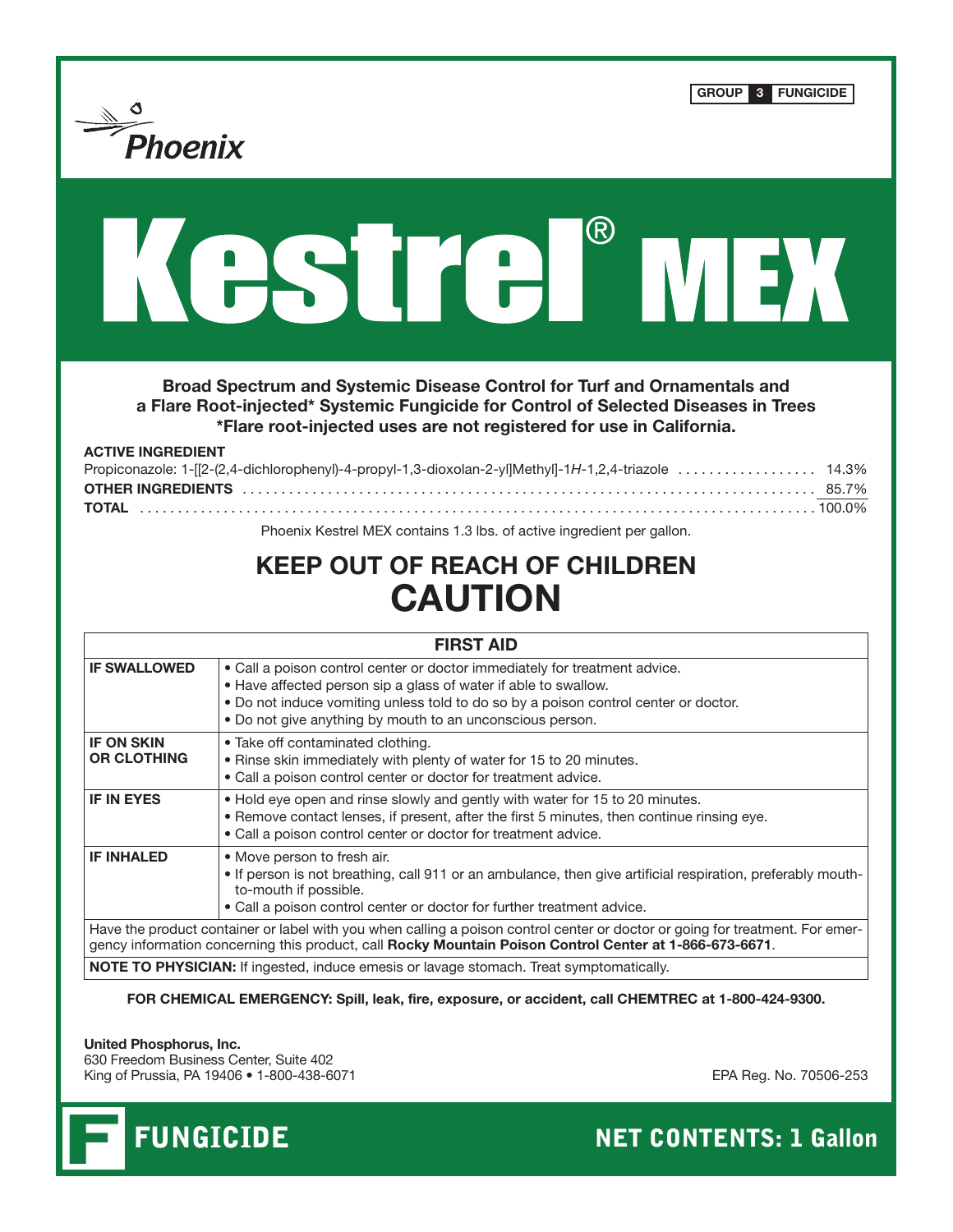## **PRECAUTIONARY STATEMENTS HAZARDS TO HUMANS AND DOMESTIC ANIMALS CAUTION**

Harmful if swallowed or absorbed through the skin. Causes moderate eye irritation. Avoid contact with skin, eyes, or clothing.

# **PERSONAL PROTECTIVE EQUIPMENT (PPE)**

Some materials that are chemical-resistant to this product are barrier laminate, butyl rubber, nitrile rubber, neoprene rubber, polyvinyl chloride (PVC) or Viton. For more options, follow the instructions for Category C on the chemical-resistance category selection chart in the EPA Label Review Manual.

#### **All handlers must wear:**

- Long-sleeved shirt and long pants,
- Shoes and socks, and
- Chemical-resistant gloves,

In addition, all handlers (mixers, loaders, and applicators, or individuals performing one or more of these tasks), who are applying this pesticide using hand-held equipment must wear:

• Long-sleeved shirt and long pants,

- Shoes and socks, and
- Chemical-resistant gloves

## **USER SAFETY REQUIREMENTS**

Follow manufacturer's instructions for cleaning/maintaining PPE. If no such instructions for washables exist, use detergent and hot water. Keep and wash PPE separately from other laundry.

## **ENGINEERING CONTROLS STATEMENT**

When handlers use closed systems, enclosed cabs, or aircraft in a manner that meets the requirements listed in the Worker Protection Standard (WPS) for agricultural pesticides [40 CFR 170.240(d)(4-6)], the handler PPE requirements may be reduced or modified as specified in the WPS.

Enclosed cockpits: Pilots must use an enclosed cockpit that meets the requirements listed in the Worker Protection Standard (WPS) for agricultural pesticides [40 CFR 170.240 (d)(6)].

## **USER SAFETY RECOMMENDATIONS**

#### **Users should:**

- Wash hands before eating, drinking, chewing gum, using tobacco, or using the toilet.
- Remove clothing/PPE immediately if pesticide gets inside, then wash thoroughly and put on clean clothing.
- Remove PPE immediately after handling this product. Wash the outside of gloves before removing. As soon as possi
	- ble, wash thoroughly and change into clean clothing.

## **DIRECTIONS FOR USE**

It is a violation of Federal law to use this product in a manner inconsistent with its labeling.

Do not apply this product in a way that will contact workers or other persons, either directly or through drift. Only protected handlers may be in the area during application. Do not allow adults, children or pets to enter the treated area until sprays have dried. For any requirements specific to your State or Tribe, consult the agency responsible for pesticide regulation. **FAILURE TO FOLLOW THE DIRECTIONS FOR USE AND PRECAUTIONS ON THIS LABEL MAY RESULT IN PLANT**

# **INJURY OR POOR DISEASE CONTROL.**

# **AGRICULTURAL USE REQUIREMENTS**

Use this product only in accordance with its labeling and with the Worker Protection Standard (WPS), 40 CFR Part 170. This Standard contains requirements for the protection of agricultural workers on farms, forests, nurseries, and greenhouses, and handlers of agricultural pesticides. It contains requirements for training, decontamination, notification, and emergency assistance. It also contains specific instructions and exceptions pertaining to the statements on this label about personal protective equipment (PPE) and restricted-entry interval. The requirements in this box only apply to uses of this product that are covered by the Worker Protection Standard.

**Do not enter or allow worker entry into treated areas during the restricted entry interval (REI) of 12 hours.**

PPE required for early entry to treated areas that is permitted under the Worker Protection Standard and that involves contact with anything that has been treated, such as plants, soil, or water is:

- Coveralls
- Shoes and socks, and
- Chemical-resistant gloves made of any waterproof material.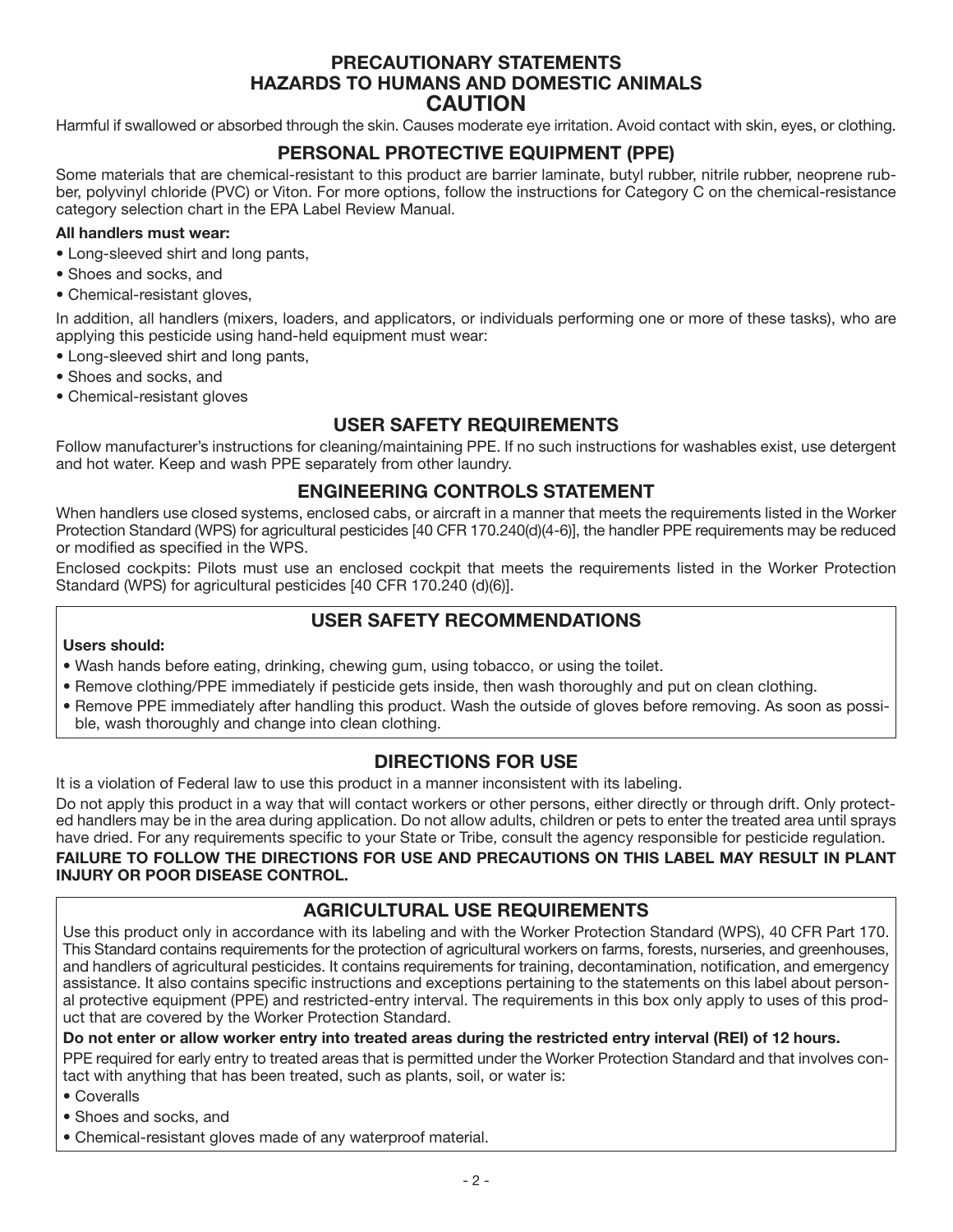## **NON-AGRICULTURAL USE REQUIREMENTS**

The requirements in this box apply to uses of this product that are NOT within the scope of the Worker Protection Standard for agricultural pesticides (40 CFR Part 170). The WPS applies when this product is used to produce agricultural plants on farms, forests, nurseries, or greenhouses.

**Do not enter or allow others to enter treated areas without protective clothing until sprays have dried.**

## **ENVIRONMENTAL HAZARDS**

This pesticide is toxic to fish and shrimp. Do not apply directly to water or to areas where surface water is present, or to intertidal areas below the mean high water mark. Do not contaminate water when disposing of equipment wash water or rinsate.

## **PRODUCT INFORMATION**

Phoenix Kestrel MEX is a systemic fungicide for use on turfgrasses for the control of dollar spot *(Sclerotinia homoeocarpa)*, brown patch *(Rhizoctonia solani)*, anthracnose *(Colletotrichum graminicola)*, red thread *(Laetisaria fuciformis)*, pink patch *(Limonomyces roseipellis)*, rust *(Puccinia graminis)*, powdery mildew *(Erysiphe graminis)*, stripe smut *(Ustilago striiformis* and *Urocystis agropyri)*, summer patch *(Magnaporthe poae)*, necrotic ring spot *(Leptosphaeria korrae)*, spring dead spot *(Leptosphaeria korrae*, *Leptosphaeria narmari*, *Ophiosphaerella herpotricha*, *Gaeumannomyces graminis)*, take-all patch *(Gaeumannomyces graminis)*, leafspot *(Bipolaris* spp., *Drechslera* spp.*)*, gray leafspot *(Pyricularia grisea)*, pink snowmold *(Microdochium nivale)*, Fusarium patch *(Fusarium nivale)*, gray snowmold *(Typhula* spp.*)*, yellow patch *(Rhizoctonia cerealis)*, and zoysia patch *(Rhizoctonia solani)*.

Phoenix Kestrel MEX also controls numerous diseases on ornamentals and other landscape and nursery plantings. It controls powdery mildews, rusts, leafspots, scabs, and blights. Refer to the appropriate section for specified diseases and plants. Do not apply this product through any type of irrigation system.

## **SPRAY DRIFT MANAGEMENT**

A variety of factors including weather conditions (e.g., wind direction, wind speed, temperature, relative humidity) and method of application can influence pesticide drift. The applicator must evaluate all factors and make appropriate adjustments when applying this product.

Wind Speed: Do not apply at winds greater than 15 mph.

Droplet Size: Apply as a medium or coarser spray (ASAE Standard 572)

Temperature Inversions: If applying at wind speeds less than 3 mph, the applicator must determine if a) conditions of temperature inversion exist, or b) stable atmospheric conditions exist at or below nozzle height. Do not make applications into areas of temperature inversions or stable atmospheric conditions.

Other State and Local Requirements: Applicators must follow all state and local pesticide drift requirements regarding application of propiconazole. Where states have more stringent regulations, they must be observed.

Equipment: All application equipment must be properly maintained and calibrated using appropriate carriers or surrogates.

Additional requirements for aerial applications:

- 1. The boom length must not exceed 75% of the wingspan or 90% of the rotor blade diameter.
- 2. Release spray at the lowest height consistent with efficacy and flight safety. Do not release spray at a height greater than 10 feet above the crop canopy unless a greater height is required for aircraft safety.
- 3. When applications are made with a crosswind, the swath must be displaced downwind. The applicator must compensate for this displacement at the up and downwind edge of the application area by adjusting the path of the aircraft upwind.

Additional requirement for groundboom application:

1. Do not apply with a nozzle height greater than 4 feet above the crop canopy.

## **MIXING INSTRUCTIONS**

Fill the spray tank 1/2 to 3/4 full with water. Add the proper amount of Phoenix Kestrel MEX and then add the rest of the water. Provide sufficient agitation during mixing and application to maintain a uniform emulsion.

If Phoenix Kestrel MEX is tank mixed with other products, use the following sequence:

- 1. Always check the compatibility of the tank mix using a jar test with proportionate amounts of Phoenix Kestrel MEX, other chemicals to be used, and the water, before mixing in the spray tank.
- 2. Provide sufficient jet or mechanical agitation during filling and application to keep the tank mix uniformly suspended.
- 3. Fill tank at least 1/2 full of clean water.
- 4. Add wettable powders to the tank first, allowing them to completely suspend in the tank before proceeding. This process can be hastened by premixing the product in water before adding to the tank.

5. Add flowables or suspensions next.

- 6. Add Phoenix Kestrel MEX next.
- 7. Add emulsifiable concentrates last.
- 8. Do not leave tank mix combinations in the spray tank for prolonged periods without agitation. Mix and apply them the same day.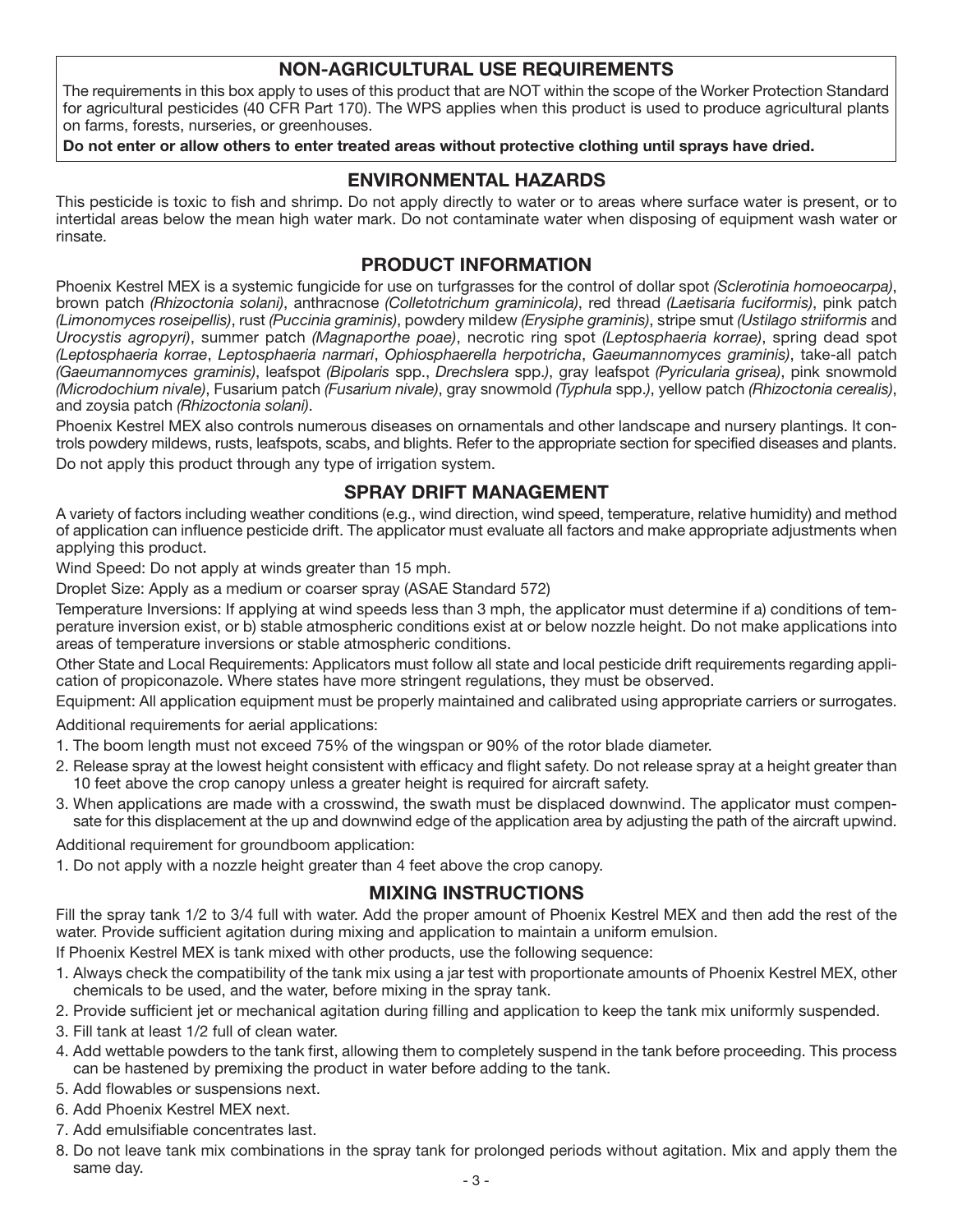## **TANK MIXES**

For broader spectrum control, Phoenix Kestrel MEX can be tank mixed with other fungicides. For example, Subdue® may be tank mixed with Phoenix Kestrel MEX or used alone when conditions are favorable for Pythium blight. Phoenix Kestrel MEX is also compatible with numerous herbicides and insecticides. Check compatibility before tank mixing. Add Unite (3 pts. per 100 gals.) to tank mixes which are physically incompatible. Follow the directions under **MIXING INSTRUC-TIONS** for tank mixes. Observe all directions, precautions, and limitations on labeling of all products used in tank mixes. Tank mixtures or other applications of products referenced on this label are permitted only in those states in which the referenced products are registered.

# **TURFGRASS AND DICHONDRA DISEASE CONTROL**

- 1. USE PHOENIX KESTREL MEX IN A PREVENTIVE DISEASE CONTROL PROGRAM.
- 2. Apply in sufficient water to ensure thorough coverage.
- 3. Apply after mowing **OR** allow sprayed area to completely dry before mowing.
- 4. For control of foliar diseases, allow sprayed area to completely dry before irrigation.
- 5. For control of soil-borne diseases, Phoenix Kestrel MEX can be watered in after application.
- 6. Under conditions optimum for high disease pressure, use the higher rate and the shorter interval.
- 7. For optimum turf quality and disease control, use Phoenix Kestrel MEX in conjunction with turf management practices that promote good plant health and optimum disease control.
- 8. Evaluate spray additives prior to use. Label directions are based on data obtained with no additives.
- 9. Before use of any fungicide, proper diagnosis of the organism causing the disease is important. Use of diagnostic kits or other means of identification of the disease organism is essential to determine the best control measures.
- 10. Do not apply more than 16 fl. oz. per 1,000 sq. ft./calendar year nor apply more than 5.4 gals. of product per acre per calendar year (7.2 lbs. a.i./A/year).
- 11. Do not graze animals on treated areas. Do not feed clippings from treated areas to livestock or poultry.
- 12. Bermudagrass can be sensitive to Phoenix Kestrel MEX. Do not exceed 4 fl. oz. per 1,000 sq. ft. every 30 days on any variety of bermudagrass. In Florida, do not apply Phoenix Kestrel MEX to bermudagrass golf course greens when temperatures exceed 90°F.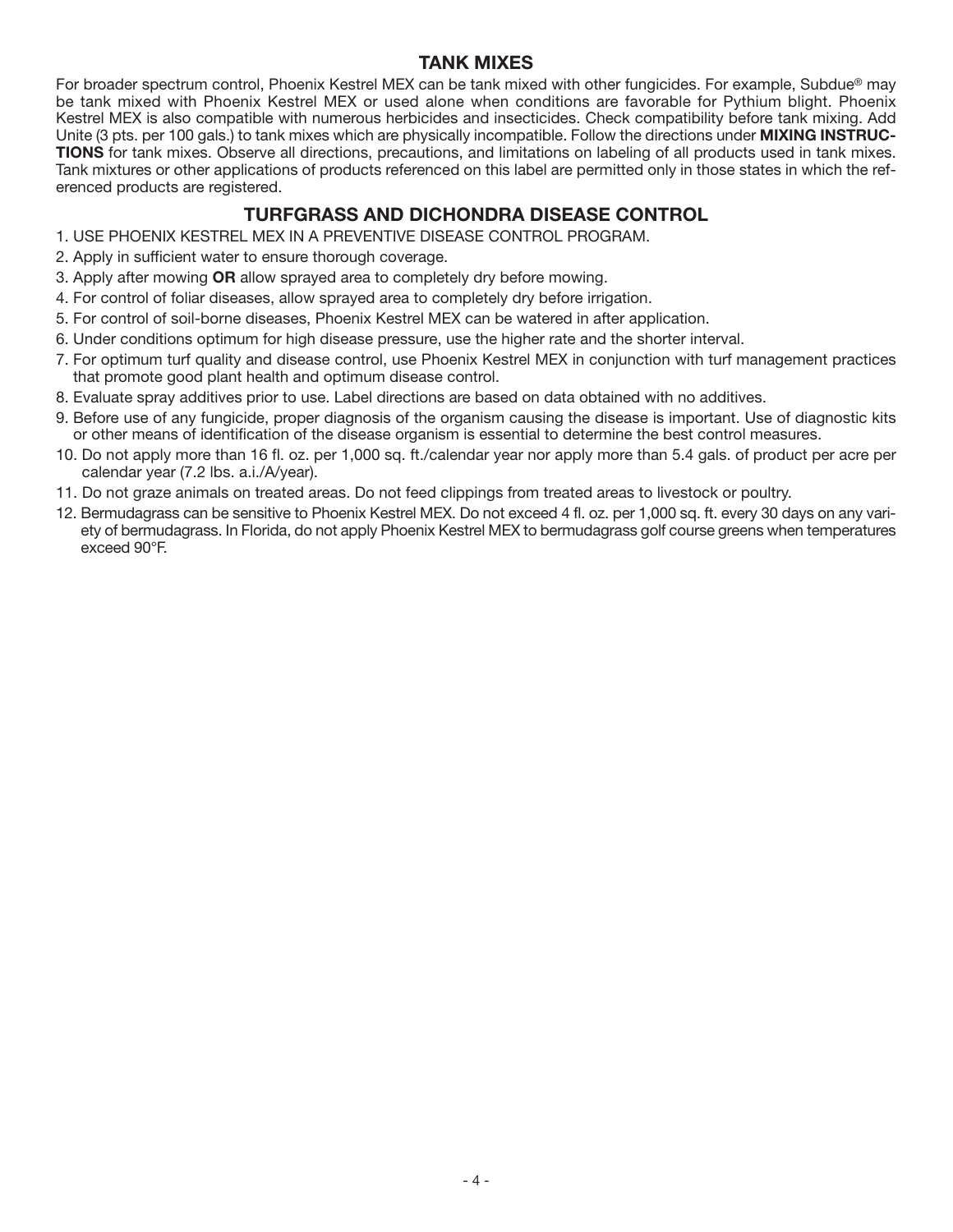# **Turfgrass—Specific Diseases, Rates, and Application Timing**

| <b>Disease</b>                                                                                        | Fl. Oz.<br>Per 1,000<br>Sq. Ft. | Fl. Oz.<br><b>Per Acre</b> | <b>Application</b><br><b>Interval/Timing</b> | <b>Instructions</b>                                                                                                                                                                                                                                                                                                                                                                                                      |
|-------------------------------------------------------------------------------------------------------|---------------------------------|----------------------------|----------------------------------------------|--------------------------------------------------------------------------------------------------------------------------------------------------------------------------------------------------------------------------------------------------------------------------------------------------------------------------------------------------------------------------------------------------------------------------|
| <b>Dollar Spot</b><br>(Sclerotinia<br>homoeocarpa)                                                    | 0.5                             | 22                         | 14 days                                      | Apply when conditions are favorable for disease<br>development.                                                                                                                                                                                                                                                                                                                                                          |
|                                                                                                       | 0.5                             | 22                         | 14 days                                      | Tank mix with low label rate of one of the following<br>fungicides:<br>Daconil 2787 F<br>Daconil Ultrex                                                                                                                                                                                                                                                                                                                  |
|                                                                                                       | $\mathbf{1}$                    | 44                         | 21-28 days                                   | Tank mix with low label rate of one of the following<br>fungicides:<br>Daconil 2787 F<br>Daconil Ultrex<br>Chipco 26019                                                                                                                                                                                                                                                                                                  |
|                                                                                                       | $1 - 2$                         | 44-88                      | 14-28 days                                   | If using the 1-2 fl. oz. per 1,000 sq. ft. rate without<br>tank mixing, make no more than 3 consecutive<br>applications for dollar spot control before rotating to an<br>alternate EPA-registered fungicide having a different<br>mode of action.                                                                                                                                                                        |
| <b>Anthracnose</b><br>(Colletotrichum<br>graminicola)                                                 | $1 - 2$                         | 44-88                      | 14-28 days                                   | Apply when conditions are favorable for disease<br>development. When disease pressure is high, use<br>higher rates of Phoenix Kestrel MEX and shorter<br>intervals. For broad spectrum control, tank mix with a<br>registered contact fungicide at the label rate.<br>If disease is present, mix 2 fl. oz. of Phoenix<br>Kestrel MEX per 1,000 sq. ft. with the label rate of the<br>above mentioned contact fungicides. |
| <b>Brown Patch</b><br>(Rhizoctonia solani)                                                            | $1 - 2$                         | 44-88                      | 14-21 days                                   | Begin applications in May or June before disease is<br>present. Tank mix with a registered contact fungicide<br>labeled for brown patch control at the label rate.<br>Under conditions of high temperatures and high<br>humidity, use the higher rates of Phoenix Kestrel MEX<br>and shorter intervals.                                                                                                                  |
| <b>Powdery Mildew</b><br>(Erysiphe graminis),<br><b>Rust</b><br>(Puccinia graminis)                   | $1 - 2$                         | 44-88                      | 14-28 days                                   | Apply when conditions are favorable for disease<br>development. If disease is present, use 2 fl. oz. of<br>Phoenix Kestrel MEX per 1,000 sq. ft.                                                                                                                                                                                                                                                                         |
| <b>Red Thread</b><br>(Laetisaria<br>fuciformis),<br><b>Pink Patch</b><br>(Limonomyces<br>roseipellis) | $\overline{2}$                  | 88                         | 14-21 days                                   | Apply when conditions are favorable for disease<br>development.                                                                                                                                                                                                                                                                                                                                                          |
| <b>Stripe Smut</b><br>(Ustilago striiformis)<br>(Urocystis agropyri)                                  | $1 - 2$                         | 44-88                      | Fall or Spring                               | Apply once in the fall after grass becomes dormant or<br>in the early spring before the grass starts to grow.                                                                                                                                                                                                                                                                                                            |
| <b>Gray Leafspot</b><br>(Pyricularia grisea)                                                          | $1 - 2$                         | 44-88                      | 14 days                                      | Apply when conditions are favorable for disease<br>development. If using the 1 fl. oz. per 1,000 sq. ft.<br>rate, tank mix with a registered contact fungicide at<br>the label rate.                                                                                                                                                                                                                                     |

*(continued)*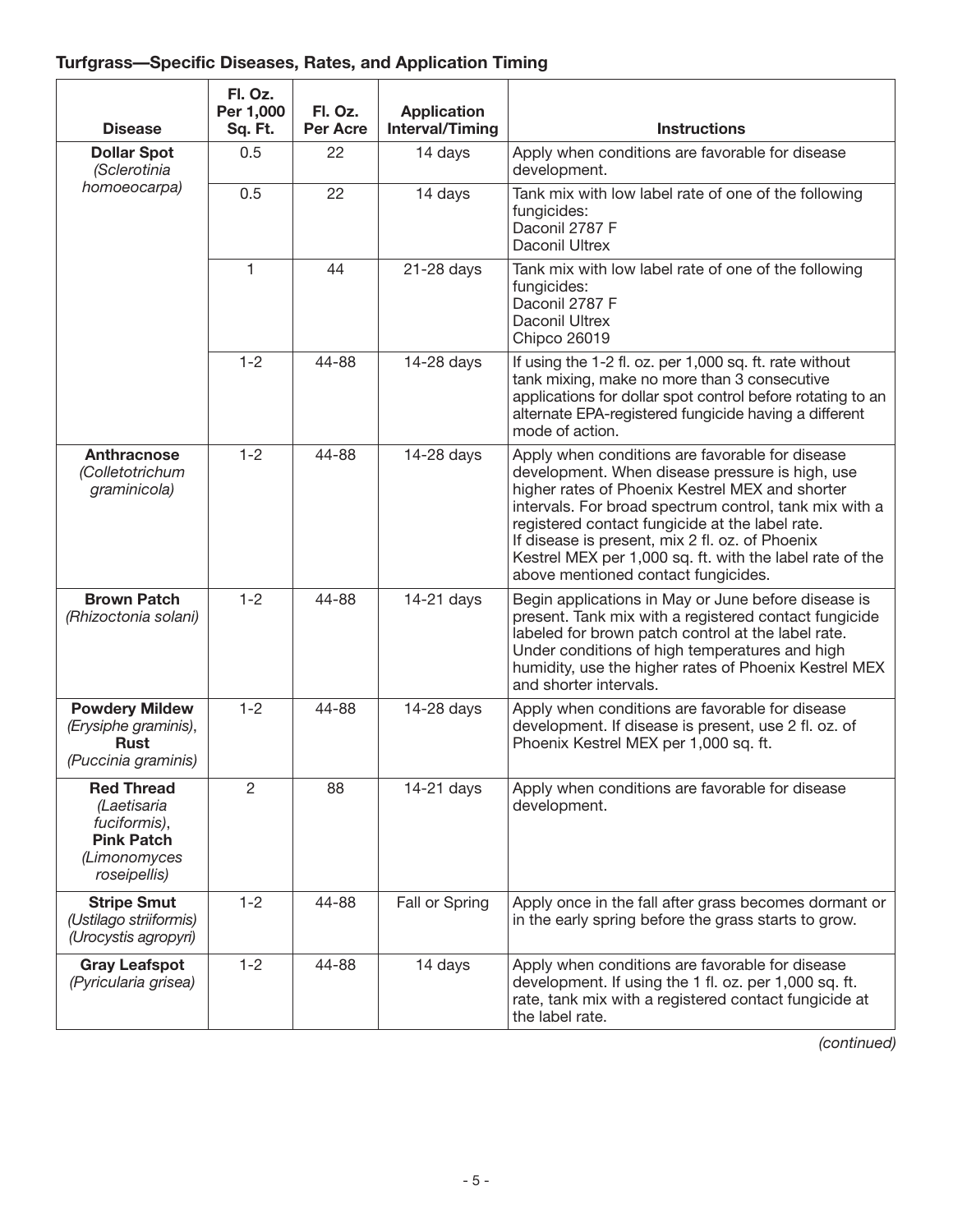| <b>Disease</b>                                                                                                                                      | Fl. Oz.<br>Per 1,000<br>Sq. Ft. | Fl. Oz.<br><b>Per Acre</b> | <b>Application</b><br><b>Interval/Timing</b> | <b>Instructions</b>                                                                                                                                                                                                                                                                                                                                                                                                                                      |
|-----------------------------------------------------------------------------------------------------------------------------------------------------|---------------------------------|----------------------------|----------------------------------------------|----------------------------------------------------------------------------------------------------------------------------------------------------------------------------------------------------------------------------------------------------------------------------------------------------------------------------------------------------------------------------------------------------------------------------------------------------------|
| Melting out,<br><b>Leaf Spot</b><br>(Bipolaris spp.),<br>(Drechslera spp.)                                                                          | $1 - 2$                         | 44-176                     | 14 days                                      | Under light to moderate pressure, apply Phoenix<br>Kestrel MEX to reduce the severity of leaf spot and<br>melting out caused by Helminthosporium-type<br>pathogens. For broad spectrum disease control, tank<br>mix the 1 fl. oz. Phoenix Kestrel MEX rate with a<br>registered contact fungicide at the label rate.<br>Tank mix the 1-2 fl. oz. per 1,000 sq. ft. Phoenix<br>Kestrel MEX rate with a registered contact fungicide<br>at the label rate. |
| Summer Patch,<br><b>Poa Patch</b><br>(Magnaporthe poae)                                                                                             | $\overline{c}$<br>4             | 88<br>176                  | 14 days<br>28 days                           | Apply Phoenix Kestrel MEX beginning in April. Use the<br>4 fl. oz. per 1,000 sq. ft. rate on a 28-day schedule<br>and the 2 fl. oz. per 1,000 sq. ft. rate on a 14-day<br>schedule.                                                                                                                                                                                                                                                                      |
| <b>Take-All Patch</b><br>(Gaeumannomyces<br>graminis)                                                                                               | $2 - 4$                         | 88-176                     | Spring and Fall                              | Apply Phoenix Kestrel MEX to reduce the severity of<br>take-all patch. Make 1 to 2 fall applications in<br>September and October or when night temperatures<br>drop to 55°F, and 1 to 2 spring applications in April<br>and May, depending on local recommendations.                                                                                                                                                                                     |
| <b>Spring Dead Spot</b><br>(Leptosphaeria<br>korrae,<br>Leptosphaeria<br>narmari,<br>Ophiosphaerella<br>herpotricha,<br>Gaeumannomyces<br>graminis) | $\overline{\mathcal{A}}$        | 176                        | 30 days                                      | Make 1 to 3 applications. For one application, apply in<br>September or October. For multiple applications,<br>begin sprays in August.                                                                                                                                                                                                                                                                                                                   |
| <b>Necrotic Ring Spot</b><br>(Leptosphaeria<br>korrae)                                                                                              | 4                               | 176                        | Fall or Spring                               | Apply in the fall and/or the early spring depending on<br>local recommendations.                                                                                                                                                                                                                                                                                                                                                                         |
| <b>Snowmold</b><br>Gray<br>(Typhula spp.)<br><b>Pink</b><br>(Microdochium<br>nivale)                                                                | $2 - 4$                         | 88-176                     | Late Fall                                    | Apply one application in the late fall before snow<br>cover. Do not apply on top of snow. For optimum<br>disease control, the 2 and 3 fl. oz. Phoenix<br>Kestrel MEX rates should be tank mixed with either<br>PCNB or chlorothalonil at label rates.                                                                                                                                                                                                    |
| <b>Fusarium Patch</b><br>(Fusarium nivale)                                                                                                          | $2 - 4$                         | 88-176                     | Fall-Early<br>Spring                         | Apply when conditions are favorable for disease<br>development.                                                                                                                                                                                                                                                                                                                                                                                          |
| <b>Yellow Patch</b><br>(Rhizoctonia<br>cerealis)                                                                                                    | $3 - 4$                         | 130-176                    | Late Fall                                    | Apply one application in the late fall before snow<br>cover. Do not apply on top of snow. If using a 3 fl. oz.<br>per 1,000 sq. ft. rate, tank mix with a registered<br>contact fungicide at the label rate.                                                                                                                                                                                                                                             |
| Zoysia Patch, large<br>patch of zoysia<br>(Rhizoctonia solani)                                                                                      | $3 - 4$                         | 130-176                    | Early Fall                                   | Make one application in the early fall (mid-September<br>to mid-October) prior to development of disease<br>symptoms. Consult local turfgrass extension experts to<br>determine the optimum application timing for your area.                                                                                                                                                                                                                            |
| <b>Dichondra Rust</b><br>(Puccinia<br>dichondrae)                                                                                                   | $\overline{2}$                  | 88                         | 14-21 days                                   | Apply when conditions are favorable for disease<br>development.                                                                                                                                                                                                                                                                                                                                                                                          |

## **Establishment of Cool Season Turfgrass**

Phoenix Kestrel MEX provides control of many diseases of turf, and its primary use is as a fungicide for use against the diseases listed on this label. As an additional benefit, Phoenix Kestrel MEX will improve the rate of establishment when it is applied to cool season grass seedlings or sod.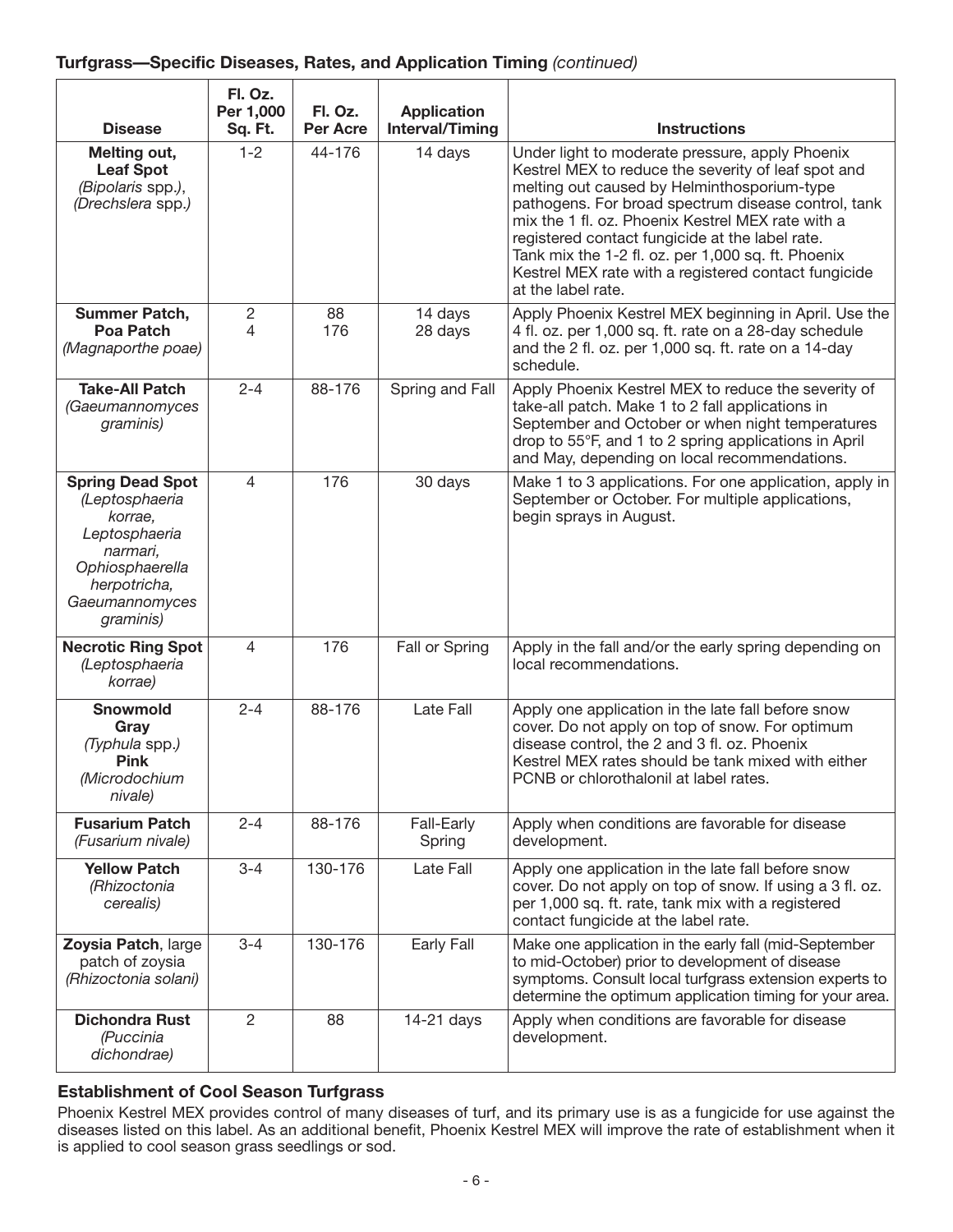**New Seedlings:** Apply 1 fl. oz. per 1,000 sq. ft. at the 2- to 3-leaf stage of growth for faster root development and top growth. **Sod:** Apply 1 fl. oz. per 1,000 sq. ft. 2-6 weeks before cutting for increased sod knitting and faster establishment after laying.

# **DISEASE CONTROL IN NURSERIES (FIELD) AND LANDSCAPE PLANTINGS**

- 1. USE PHOENIX KESTREL MEX IN A PREVENTIVE DISEASE CONTROL PROGRAM. To determine the use directions for controlling a disease on an ornamental plant species, select the plant species in **Table 1**. The number in parentheses following the plant species refers you to the disease(s) controlled in **Table 2**. Find the disease in **Table 2**. The letter in brackets following the disease refers you to the application regime in **Table 3**.
- 2. Allow spray to dry before overhead irrigation is applied.
- 3. Optimum benefit of Phoenix Kestrel MEX is obtained when used in conjunction with sound disease management practices.

#### **Application Instructions**

Phoenix Kestrel MEX may be used at rates of 2-24 fl. oz. per 100 gals. of water for control of diseases of ornamental plant species (see **Tables 1**, **2**, and **3**).

**Note:** For outdoor uses, you can apply up to 5.4 gals. of Phoenix Kestrel MEX per acre per crop per calendar year.

For general disease control in landscapes, apply 6-8 fl. oz. per 100 gals. of water every 21 days. For best control, begin Phoenix Kestrel MEX applications before disease development.

**Note:** Plant tolerances to Phoenix Kestrel MEX have been found acceptable for the specific genera and species of plants listed under the **DIRECTIONS FOR USE**. Other plant species may be sensitive to Phoenix Kestrel MEX and diseases other than those listed may not be controlled. Before using Phoenix Kestrel MEX on plants or for diseases that are not listed in the **DIRECTIONS FOR USE**, test Phoenix Kestrel MEX on a small-scale basis first.

Do not apply Phoenix Kestrel MEX to African violets, begonias, Boston fern, or geraniums. Apply the specified rates for a particular type of disease, i.e., rust, powdery mildew, etc., and evaluate for phytotoxicity and disease control prior to widespread use.

#### **Table 1. Ornamentals—Plant Species**

Numbers in parentheses refer to diseases controlled. See **Table 2**. **Herbaceous Ornamentals Woody Ornamentals Nonbearing Fruits and Nuts (Nurseries and Landscape Plantings)** †Ajuga (6) Amelanchier (4d) Apple (3q, 4d, 5a) Calendula (4a) Ash (4c) Bartlett pear (6) Carnation (5f) Carnation (5f) Control Carnation (5f) Cherry (2b, 3d) Chrysanthemum (2a) Bayberry (6) Citrus (3m)<br>Delphinium (4a) Camelia (6) Camelia (6) thaple (6) Delphinium (4a) **Camelia (6) Example 1 Maple (6) html** English ivy (6) **English** ivy (6) **https://english** ivy (6) **Nectarine (2b)** †German statice Cotoneaster (6) Peach (2b) †Gomphrena (3a) Crabapple (3c, 3q, 4c, 5a) Pecan (3b, 3c, 3f, 3l, 3n, 4e) †Hollyhock (6) Crape Myrtle (4a) Plum (2b) Impatiens (6) **Dogwood (3h, 4c)** Walnut (3j) <br>
Iris (5d) **Douglas Fir (5b)** Douglas Fir (5b) †Liriope (6) Elm (6) Marigold (3a) **Euonyms** (6) Monarda (4c) Hawthorn (5a)  $\uparrow$ Peony (6) Phlox (4c) **Juniper (1a)** Snapdragon (5d) Lilac (4c) Sweet William (3k) Magnolia (6) *(Dianthus barbatus)* Oaks (3p)  $\exists$   $\forall$ inca (6)  $\qquad \qquad$  Pines (1b, 1c) Zinnia (4c) **Poplars (5b)** †Privet (6) Pyracantha (3o) Raphiolepis (6) †Redbud (6) †Red Tip Photinia (3i) Rhododendron (2c, 3n) Roses (3g, 4e, 5c) (Outdoor Use Only) Shasta Fir (5e) Sweetgum (6) Sycamore (6) Tulip tree (6)

Wax myrtle (6)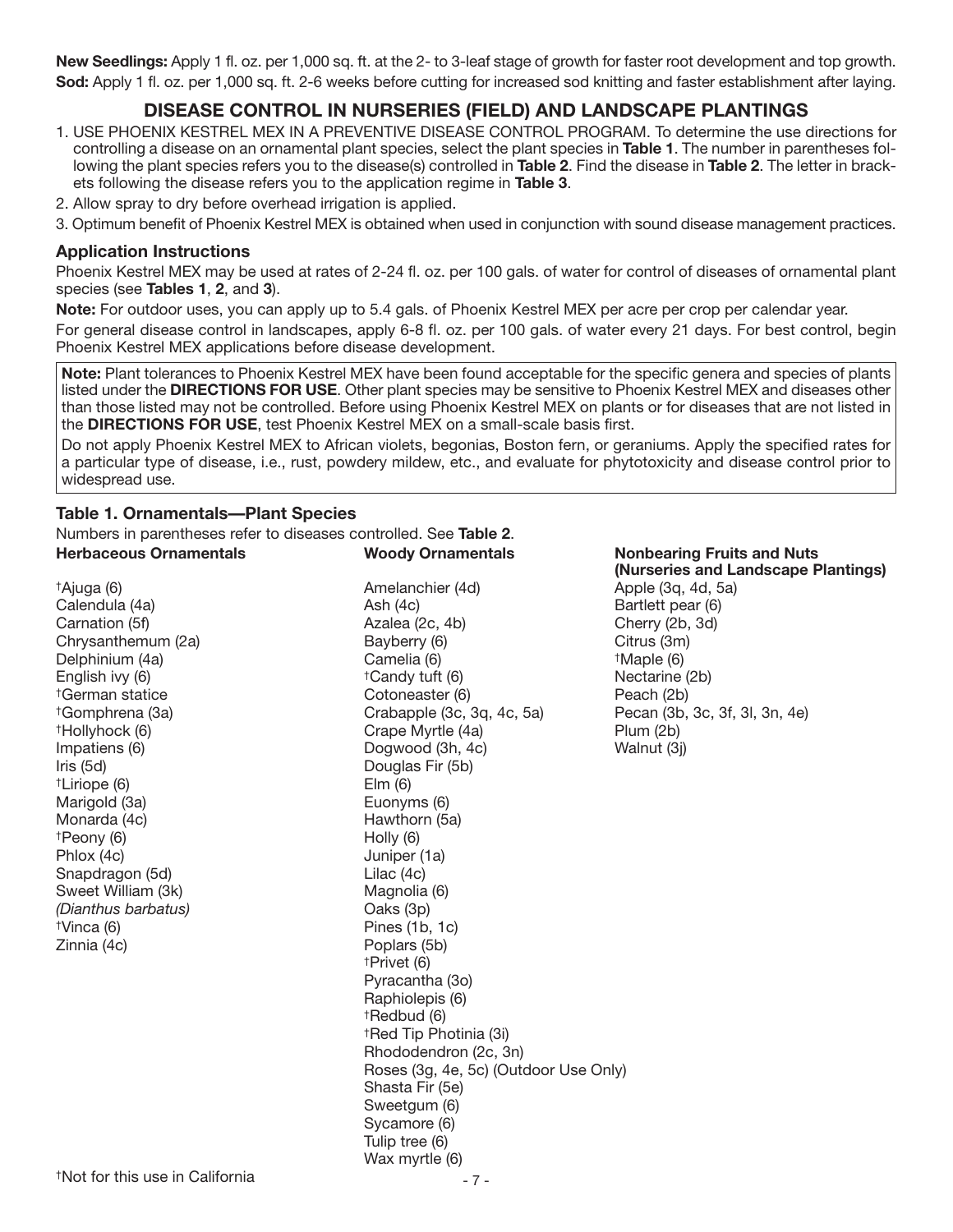## **Table 2. Diseases**

Letters in brackets refer to application regimes. See **Table 3**.

- 1. Conifer Blights
	- a. *Phomopsis juniperovora* (Phomopsis Blight) [B]
	- b. *Sirrococcus strobolinus* (Tip Blight) [D]
	- c. *Sphaeropsis sapinea* (Diplodia Tip Blight) [B]
- 2. Flower Blight
	- a. *Ascochyta chrysanthemi* (Ray Blight) [C]
	- b. *Monilinia* spp. [A]
	- c. *Ovulinia* spp. [B]
- 3. Leaf Blights/Spots
	- a. *Alternaria* spp. [B]
	- b. *Cercospora* spp. (Brown Leaf Spot) [C]
	- c. *Cladosporium* spp. (Scab) [C]
	- d. *Coccomyces hiemalis* [A]
	- e. *Colletotrichum* spp. [B]
	- f. *Cristulariella* spp. (Zonate leafspot) [C]
	- g. *Diplocarpon rosae* (Blackspot) [B]
	- h. *Discula* spp. (Anthracnose) [A]
	- i. *Fabraea maculata* (syn. *Entomosporium maculata*) [B]
	- j. *Gnomonia leptostyla* (Anthracnose) [C]
	- k. *Heterosporium echinulatum* [B]
	- l. *Mycosphaerella caryigena* (Downy Spot) [C]
	- m. *Mycosphaerella fructicola* (Greasy Spot) [E]
	- n. *Septoria* spp. (Leaf Scorch) [C]
	- o. *Spilocaea pyracanthae* [B]
	- p. *Tubakia dryina* [D]
	- q. *Venturia inaequalis* (Scab) [A]
- 4. Powdery Mildew
	- a. *Erysiphe* spp. [B]
	- b. *Microsphaera* spp. [C]
	- c. *Oidium* spp. [B]
	- d. *Podosphaera* spp. [B]
	- e. *Sphaerotheca pannosa* [B]
- 5. Rust
	- a. *Gymnosporangium juniperi-virginianae* [A]
	- b. *Melampsora occidentalis* [D]
	- c. *Phragmidium* spp. [B]
	- d. *Puccinia* spp. [B]
	- e. *Pucciniastrum goeppertianum* [D]
	- f. *Uromyces dianthi* [B]
- 6. General

Apply the specified rate for a particular type of disease, i.e., rust, powdery mildew, etc. Crop tolerance has been demonstrated at a rate of 6-8 fl. oz. per 100 gals. on these ornamental plants.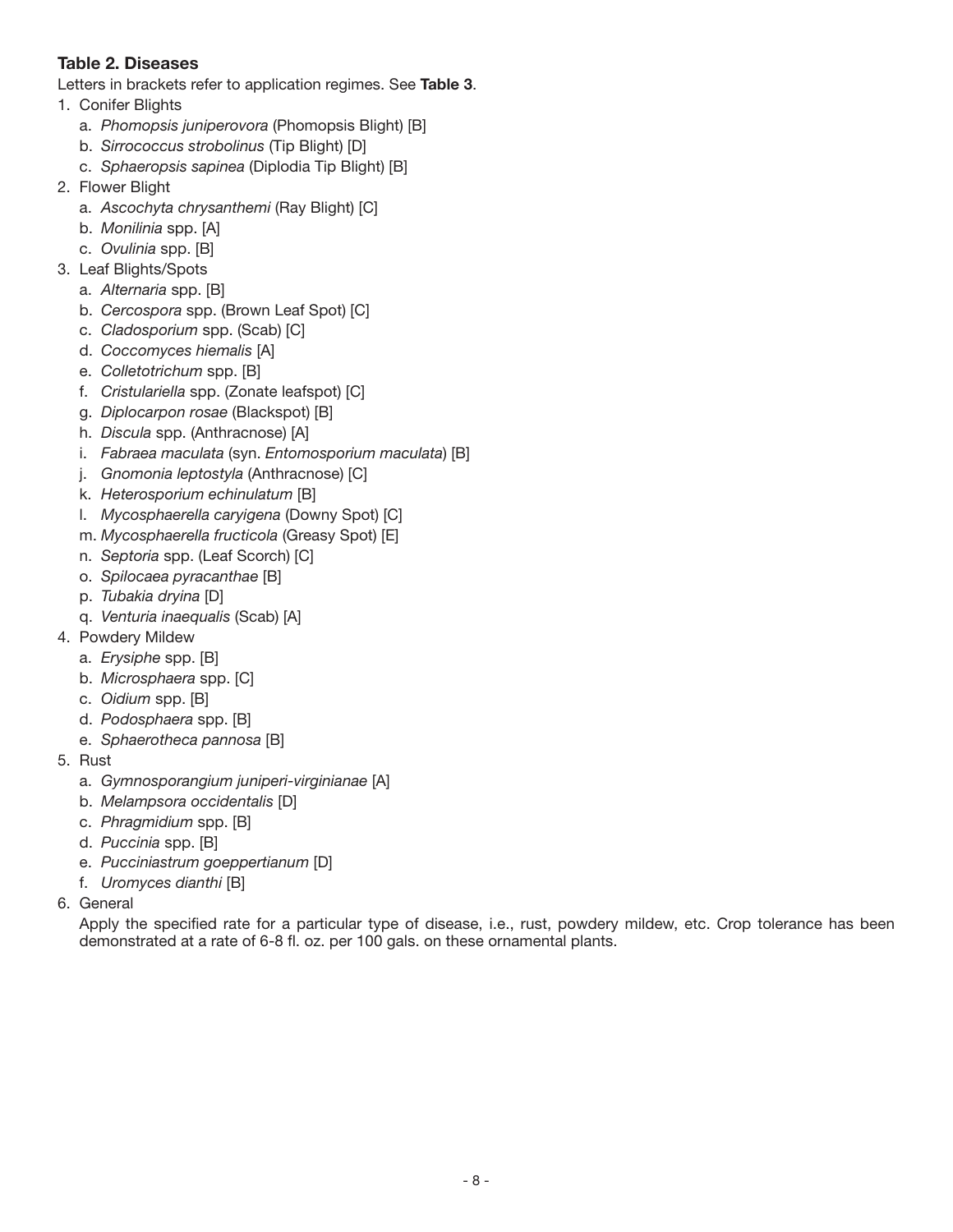## **Table 3. Application Regimes**

- [A] Mix 2-4 fl. oz. of Phoenix Kestrel MEX in 100 gals. of water and apply as a full coverage spray to the point of drip. Apply every 14-21 days during the period of primary infection. If disease is present, tank mix with an EPA-registered contact fungicide. For flower blight, apply Phoenix Kestrel MEX when there is 5-10% bloom and again at 70-100% bloom. For dogwoods, apply the 2-4 fl. oz. rate every 14 days, or apply 8 fl. oz. of Phoenix Kestrel MEX every 28 days.
- [B] Mix 5-8 fl. oz. of Phoenix Kestrel MEX in 100 gals. of water and apply as a full coverage spray to the point of drip. Apply as needed, beginning when conditions are favorable for disease development. For blackspot, apply with a registered contact fungicide labeled for black spot. For Calendula, apply every 30 days. For diplodia tip blight, make 3 applications every 14 days prior to major period of infection. For juniper phomopsis blight, make first application as soon as junipers start to grow, and repeat the applications every 14-21 days during periods of active growth.
- [C] Mix 8-12 fl. oz. of Phoenix Kestrel MEX in 100 gals. of water and apply as a full coverage spray to the point of drip. Apply every 30 days beginning when conditions are favorable for disease development. For pecans, apply the 12 fl. oz. rate beginning at bud break. Apply 3 times on 14-day intervals. For walnut, apply 8.5 fl. oz. at 14- to 21-day intervals. For ray blight, apply 12 fl. oz. at 7-day intervals or 20 fl. oz. at 14-day intervals.
- [D] Mix 16 fl. oz. of Phoenix Kestrel MEX in 100 gals. of water and apply as a full coverage spray to the point of drip. Apply every 14-28 days, beginning when conditions are favorable for disease development. For Douglas fir needle rust, apply once in May. For tip blight, initiate applications in mid-late winter, and apply 3 times at 2-month intervals.
- [E] Mix 20-24 fl. oz. of Phoenix Kestrel MEX in 100 gals. of water and apply as a full coverage spray to the point of drip. Apply during June to August time period.

Do not apply to apple, cherry, citrus, nectarine, peach, pecan, pear, plum, or walnut trees that will bear harvestable fruit within 12 months.

Do not use on maple trees to be tapped for syrup production.

Do not apply more than 7.2 lbs. a.i./year.

# **A FLARE ROOT-INJECTED SYSTEMIC FUNGICIDE FOR CONTROL OF SELECTED DISEASES IN TREES**

\*Not registered for use in California

#### **Product Information**

Phoenix Kestrel MEX is a systemic fungicide for use as a flare root injection for prevention and treatment of (1) oak wilt *(Ceratocystis fagacearum)* of oaks *(Quercus* spp.*)*, (2) Dutch elm disease *(Ophiostroma ulmi)* of elms *(Ulmus* spp.*)*, (3) sycamore anthracnose *(Apiognomonia veneta)*, and (4) leaf diseases (i.e., *Venturia inaequalis*, *Gymnosporangium juniperi-virginianae*, *Pucciniastrum goeppertianum*, etc.) of crabapple *(Malus* spp.*)*. It is recommended that Phoenix Kestrel MEX be administered by trained arborists or others trained in injection techniques and in the identification of tree diseases.

**Notes:** The active ingredient in Phoenix Kestrel MEX has been shown to be safe on a wide range of plant species. Before using Phoenix Kestrel MEX on plants or for diseases that are not listed in the **DIRECTIONS FOR USE**, test Phoenix Kestrel MEX on a small-scale basis and evaluate for phytotoxicity and disease control prior to widespread use.

#### **Correct Location for Injector Placement**

The flare root area is the transitional zone between the trunk and the root system. Uptake and distribution of Phoenix Kestrel MEX is more effective when injections are made into the flare roots. In addition, wounds created in the flare root area close more rapidly in comparison to wounds above the flare root area.

#### **Tree Preparation**

- 1. Heavy, thick, or loose outer bark may be carefully shaved to form a smoother injection point and to ensure the operator that the drill hole penetrates through the bark to the xylem.
- 2. If the flare roots are not clearly exposed, carefully remove 2 to 4 inches of soil from the base of the tree to uncover the top of the flare roots. Brush away loose soil.
- 3. Drill holes through the bark, into sapwood, using a clean sharp drill bit. Drill hole diameter should be adequate to allow insertion of injection tees and formation of air tight contact between active xylem and the delivery point of the injection tees. Generally, a drill hole diameter of 7/32 - 5/16 inch for elms, sycamores, and crabapples, and 5/16 inch for oaks is appropriate. Follow manufacturer's instructions for the particular injection device used in the treatment.

Drill hole depth should be adequate to deliver the product into active xylem tissue. Generally, 3/4 inch depth is appropriate, but trees with thick bark may require increased drill hole depth to reach the active xylem layer. Space injectors 3 to 6 inches apart around the base of the tree. Do not drill in the valleys between the flare roots or into cankered areas. Drill above these areas into the trunk, then continue again into sound sapwood on the flares.

- 4. Disinfect the drill bit between trees with household bleach (20% solution), ethanol, or other disinfectant. Rinse bit with clean water after disinfecting.
- 5. Insert into the drilled holes the injection ports ("tees") which are connected to plastic tubing. The tubing should have inlet and outlet valves.
- 6. Mix the specified amount of Phoenix Kestrel MEX and water thoroughly in the tank before beginning the injection treatment.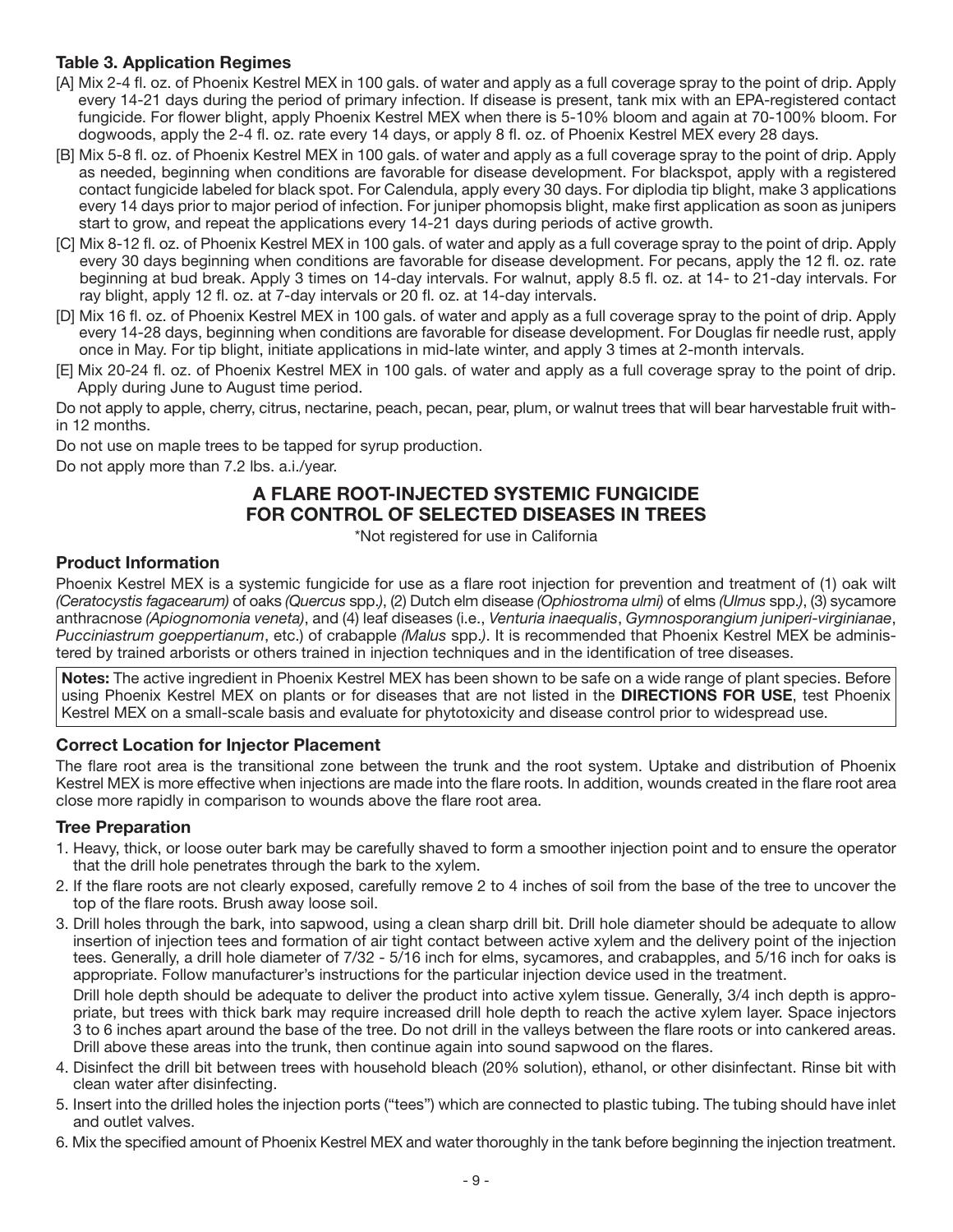#### **Tree Measurement**

Measure the diameter of the tree using a tree diameter-tape (D-tape) at 4 1/2 feet above the ground. This is the diameter at breast height (DBH). If only a regular tape is available, measure the tree circumference and divide that number by 3.14. For crabapples, measure the diameter at the point where the tree begins to branch.

#### **Preparation of Injection Solution**

Dilute 10 ml of Phoenix Kestrel MEX in up to 1 liter of water per inch DBH. Refer to the following table as an example of the amounts of Phoenix Kestrel MEX and water to use:

| <b>DBH Inches</b> | <b>Treatment Level (mL)</b> | Water Volume* (L) |
|-------------------|-----------------------------|-------------------|
| 5                 | 50                          | 5                 |
| 10                | 100                         | 10                |
| 15                | 150                         | 15                |
| 20                | 200                         | 20                |
| 25                | 250                         | 25                |
| 30                | 300                         | 30                |
| 35                | 350                         | 35                |
| 40                | 400                         | 40                |

\*Use up to amount indicated.

#### **Injection**

For pressurized injections, with the outlet valve open, connect the tank to the inlet valve and begin pumping solution until all air bubbles come out of the outlet valve. Direct the solution into a container and return the solution to the tank. Shut off the outlet valve. Pressurize tank to 20 to 30 psi. Check for leaks and gently tap in tees if necessary. Maintain continuous pressure on the injection system until the full amount of solution is in the tree.

After injection is complete, remove injection tees and leave drill holes unplugged. A water flush to cleanse the hole will assist with wound closure. Soil should be replaced around the tree. It is not necessary to treat the drill holes with wound paint or other sealing compounds.

Contact your local extension agent for more details on tree injection. The injection system described is meant as an example; please refer to manufacturer's instructions when using other types of tree injection systems.

#### **Retreatment**

At the initial injection of Phoenix Kestrel MEX, take notes on the level of disease in each tree. Reevaluate disease level in trees at 12-month intervals after treatment for the potential need for retreatment with Phoenix Kestrel MEX. Preventive applications should be considered 12 to 36 months after the initial injection. Trees in high disease risk areas or high value trees should be evaluated for possible retreatment 12 months after each treatment. Follow application procedures described above for repeat injections; new drill holes will be needed for subsequent treatments.

## **OAK WILT: OAKS**

\*Not registered for use in California

#### **Preventive and Therapeutic Treatment**

Use 10 ml of Phoenix Kestrel MEX in up to 1 liter of water per inch DBH. For very high disease pressure, 20 ml of Phoenix Kestrel MEX per inch DBH may be used.

In the upper Midwest, treat oaks after June 15. Wounds in oaks in the upper Midwest between May 15 and June 15 attract insects that transmit the oak wilt pathogen.

Oak trees exhibiting less than 20% crown loss from oak wilt have the best chance of responding to treatment by Phoenix Kestrel MEX. Preventive application is more effective than therapeutic treatment. Trees in advanced stages of disease development may not respond to treatment.

Uninfected trees will generally absorb the full amount of Phoenix Kestrel MEX: water solution within 2 hours when injected under pressure. Trees exhibiting specific symptoms or those symptomless trees immediately adjacent to a diseased tree should be considered infected. Symptomless trees separated by a primary plow line from diseased trees may be at less risk of infection. Infected trees will absorb the material more slowly due to the vascular plugging caused by the disease. If the Phoenix Kestrel MEX water solution is not absorbed within 24 hours, the tree is considered high risk and has a poor chance of survival.

See the **PRODUCT INFORMATION** section for details on retreatment.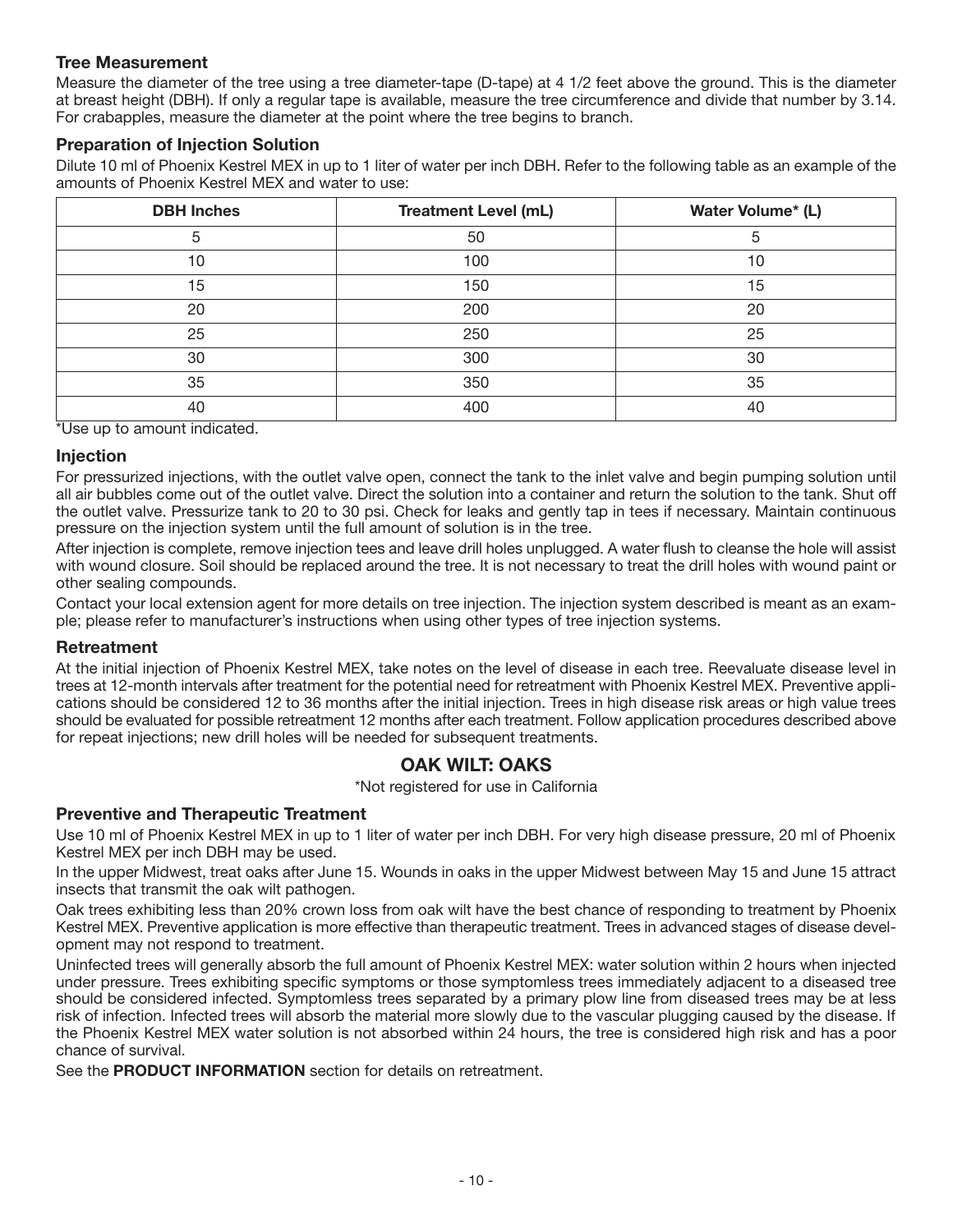## **LEAF DISEASES: CRABAPPLES**

\*Not registered for use in California

#### **Preventive Treatment**

Use 10 ml of Phoenix Kestrel MEX in up to 1 liter of water per inch trunk diameter. For trees less than 10 inches trunk diameter, use 6 ml of Phoenix Kestrel MEX per inch trunk diameter. Make applications when the trees are in full leaf and actively growing for control of the next season's leaf disease development. Disease symptoms may not be reduced the year of application. Do not use fruit-treated trees for food or feed purposes.

See the **PRODUCT INFORMATION** section for details on retreatment.

## **ANTHRACNOSE: SYCAMORE**

\*Not registered for use in California

#### **Preventive Treatment**

Use 10 ml of Phoenix Kestrel MEX in up to 1 liter of water per inch DBH. For trees less than 10 inches DBH, use 6 ml of Phoenix Kestrel MEX per inch DBH. Make applications when the trees are in full leaf and actively growing for control of the next season's anthracnose development.

See the **PRODUCT INFORMATION** section for details on retreatment.

## **DUTCH ELM DISEASE IN ELMS**

\*Not registered for use in California

#### **Preventive and Therapeutic Treatment**

Use 6-10 ml of Phoenix Kestrel MEX in up to 1 liter of water per inch DBH. For very high disease pressure, 20 ml of Phoenix Kestrel MEX per inch DBH may be used.

**Notes:** (1) Accurate diagnosis of Dutch elm disease is important since Phoenix Kestrel MEX only provides control of Dutch elm disease in elms. (2) Phoenix Kestrel MEX will be most effective when used in conjunction with other cultural practices recommended for management of Dutch elm disease (removal of dead elm trees, pruning of diseased tree limbs and branches, control of bark beetles, etc.) (3) Preventive applications can be made at 6 to 10 ml/inch DBH. The 6 ml rate should provide 24 months control and the 10 ml rate should provide 36 months control. (4) Therapeutic treatment in trees showing disease symptoms should be made at 10-20 ml/inch DBH. Retreatment may be needed every 12 to 36 months. Trees in advanced stages of disease development may not respond to treatment. For further information on the proper diagnosis and control of Dutch elm disease, consult your local extension agent.

See the **PRODUCT INFORMATION** section for details on retreatment.

## **STORAGE AND DISPOSAL**

Do not contaminate water, food, or feed by storage and disposal.

**PESTICIDE STORAGE:** Store in tightly closed original container in a cool, dry place away from heat and open flame in such a manner to prevent cross contamination with fertilizer, food, feed and other pesticides. Store out of reach of children preferably in a locked storage area.

**PESTICIDE DISPOSAL:** Pesticide wastes are toxic. Improper disposal of unused pesticide, spray mixture, or rinse water is a violation of Federal law. If these wastes cannot be used according to label instructions, contact your State Pesticide or Environmental Control Agency or the Hazardous Waste representative at the nearest EPA Regional Office for guidance in proper disposal methods.

**CONTAINER HANDLING:** Nonrefillable container. Do not reuse or refill this container. Clean container promptly after emptying. Triple rinse as follows: Empty the remaining contents into application equipment or a mix tank and drain for 10 seconds after the flow begins to drip. Fill the container 1/4 full with water and recap. Shake for 10 seconds. Pour rinsate into application equipment or a mix tank or store rinsate for later use or disposal. Drain for 10 seconds after the flow begins to drip. Repeat this procedure two more times. Then offer for recycling, if available or puncture and dispose of in a sanitary landfill, or by incineration, or if allowed by state and local authorities, by burning. If burned, stay out of smoke.

Refillable Container. Refill this container with pesticide only. Do not reuse this container for any other purpose. Cleaning the container before final disposal is the responsibility of the person disposing of the container. Cleaning before refilling is the responsibility of the refiller. To clean the container before final disposal, empty the remaining contents from this container into application equipment or mix tank. Fill the container about 10 percent full with water. Agitate vigorously or recirculate water with the pump for 2 minutes. Pour or pump rinsate into application equipment or rinsate collection system. Repeat this rinsing procedure two more times.